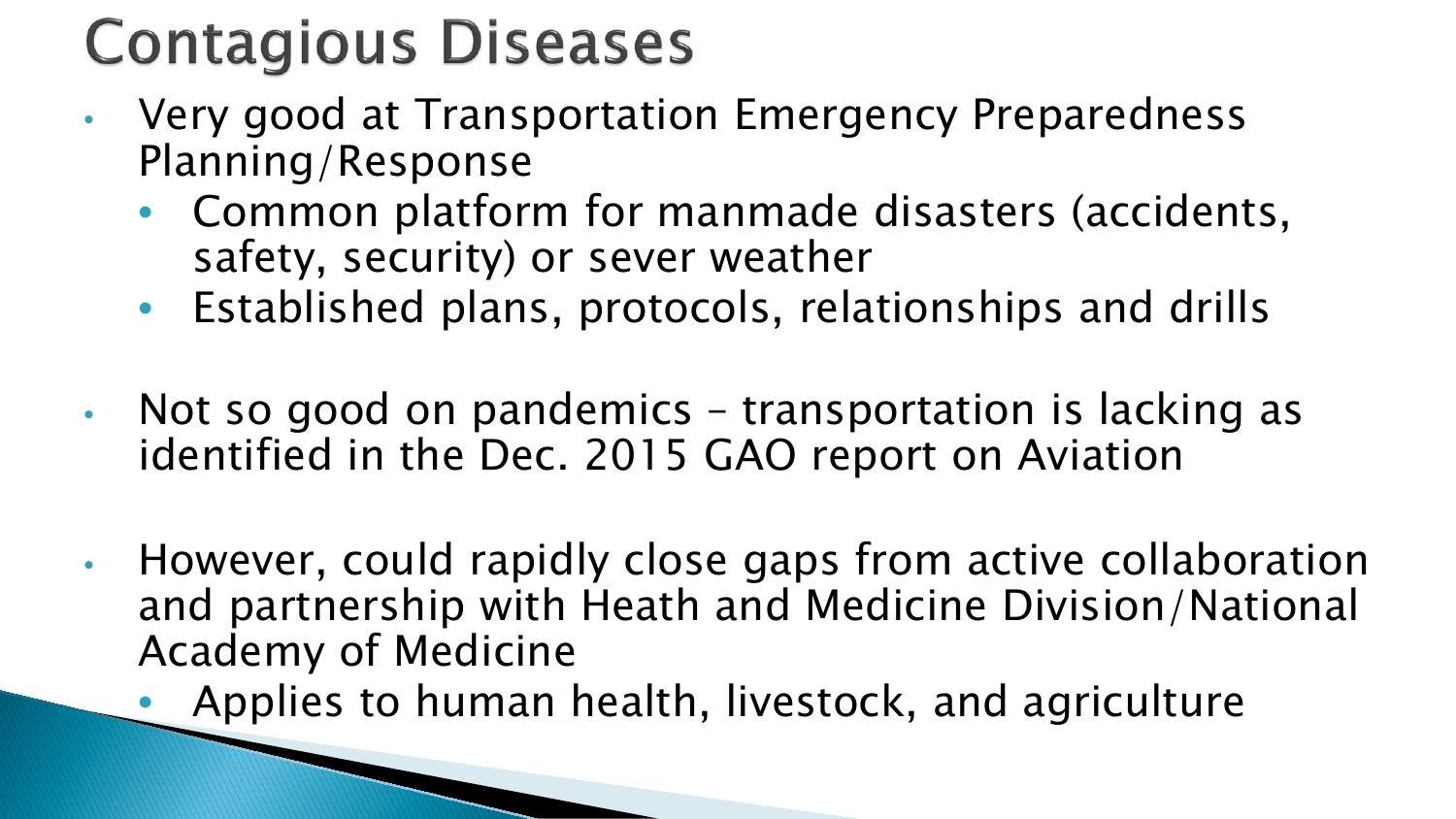## **Contagious Diseases Continued**

- Vehicle design and materials to inhibit the spread of disease.
- ▶ Best practices for transportation systems to run contagious disease exposure disaster training.
	- Muscle memory
	- Regional drills that involve more than just the system provider.
- Root cause analysis of the postmortem of prior events and dissemination of the lessons learned. After action review.
- Approach solutions and paths forward in partnership with Medicine and Transportation
- Convening groups to expand emergency procedures. Knock down barriers. Use existing lessons learned and add in livestock and human health to augment and enhance these lessons learned. Help the parties learn each other's language.